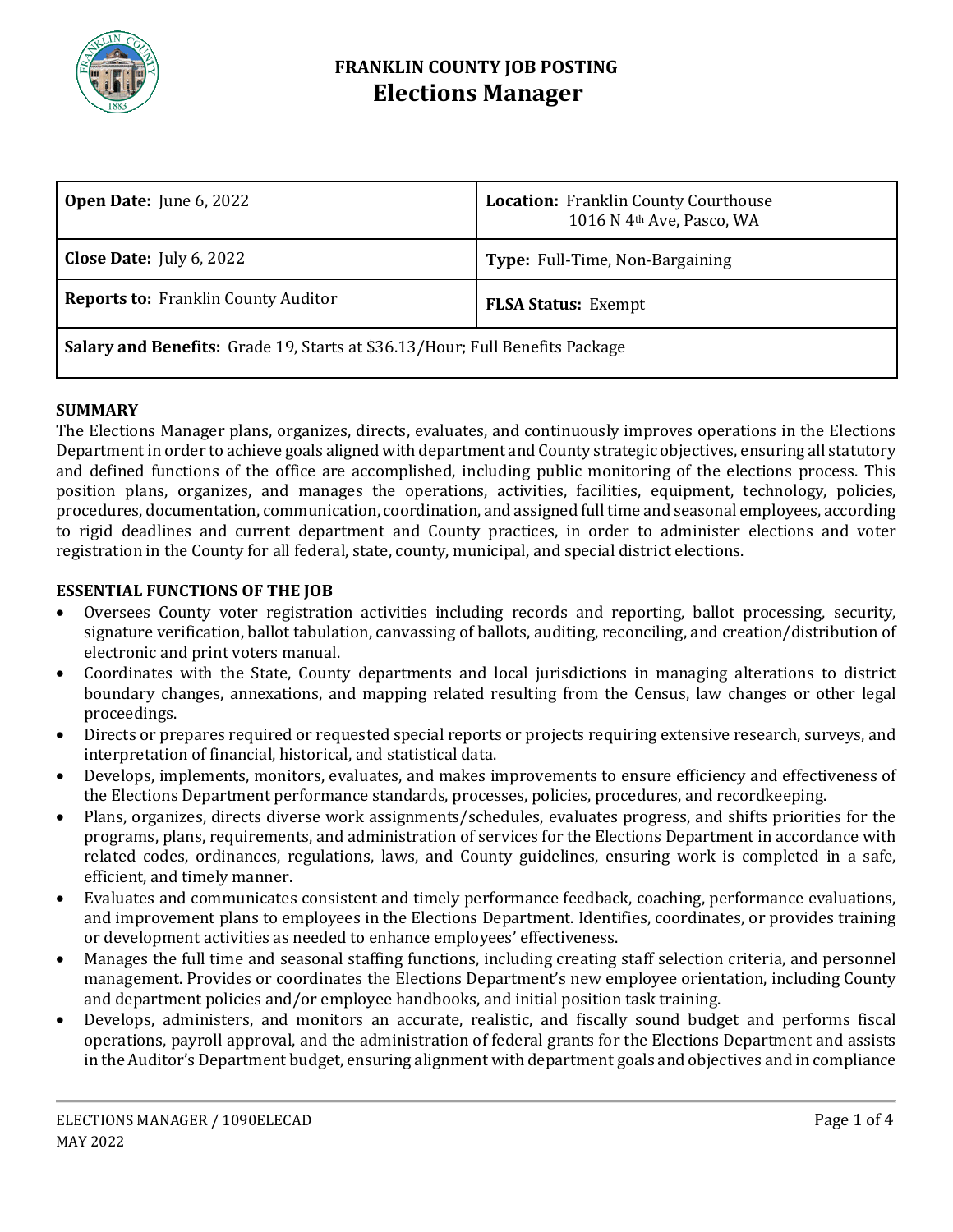with required reporting and Franklin County standard practice. Administers election and voter registration billings to cities, towns and special districts.

- Monitors, reports, interprets, communicates, and recommends, makes, and/or leads changes to policy, procedures, or programs due to new trends, innovations, federal, state and local rules, laws, regulations, legislation, codes, and ordinances as they relate to the assigned areas and responsibilities.
- Serves as the primary contact for the public records request process, including identification and preparation of responsive documents utilizing the County's public records system.
- Coordinates with County GIS Manager to define, update and maintain district and precinct mapping layers to meet specific needs and requirements. Combines separates and redefines voting precincts subject to County Commissioner approval.
- Pursues self-development and continuing personal development of skills and knowledge by attending ongoing educational workshops, reviewing professional publications, and establishing personal networks.

## **KNOWLEDGE, SKILLS, AND ABILITIES**

- Expert knowledge of modern principles, methods, and practices in election management including ballot preparation, voting procedures and conducting of elections, and voting machines.
- Expert knowledge of Franklin County business and financial acumen and the application and interpretation of Franklin County policies and procedures and federal, state, and local rules, laws, regulations, legislation, codes, and ordinances as they relate to area(s) of assignment according to current department and County practices, including elections, voter registration, and election records.
- Expert knowledge of principles, practices, and techniques and related tools, equipment, and technology as they relate to area(s) of assignment according to current department and County practices.
- Expert knowledge of principles and practices of management as applied to supervision, training, performance evaluations, program planning, staffing, budgeting, coordination, analysis, and evaluation of programs, policies, operational needs, and staff development.
- Expert project management skills including creating scope and sequence, communication, leadership (providing direction, vision, coaching team, sound judgment, issue and conflict resolution, effective decision making), negotiation, team building, use of project management tools and techniques, organizational savvy, personal organization, risk management, and breadth in elections management and voter registration.
- Expert skills in troubleshooting and resolving issues or problems by analyzing problems, identifying alternative solutions, interpreting compliance documentation, projecting consequences of proposed actions, and implementing recommendations in support of goals.
- Expert time management and mental and physical organization skills that support the ability to focus, have clarity, and use strategy to fulfill a variety of tasks successfully.
- Proficient computer skills and proficiency in Word, Excel, Outlook, the internet for research, and the ability to develop proficient skills in the current County-wide resource planning software. Proficient GIS software skills to create shape and mapping files, and maintain and verify county's data in the Washington State voter database.
- Ability to exercise a high degree of independent judgment and discretion and maintain the confidentiality of sensitive and/or confidential information.
- Ability to write and speak clearly and concisely and to express ideas and recommendations effectively orally and in writing, and communicate department, technical, or industry information, policies, requirements, and procedures in a language understood by co-workers and the general public.
- Ability and willingness to establish and maintain communication and working relationships with peers, representatives from other agencies, vendors, public officials, media, and the general public using courtesy, tact, and good judgment.
- Ability to lead the Elections Department by remaining open to new ideas and approaches, managing change, solving problems and making decisions, managing politics and influencing others, taking risks and innovating,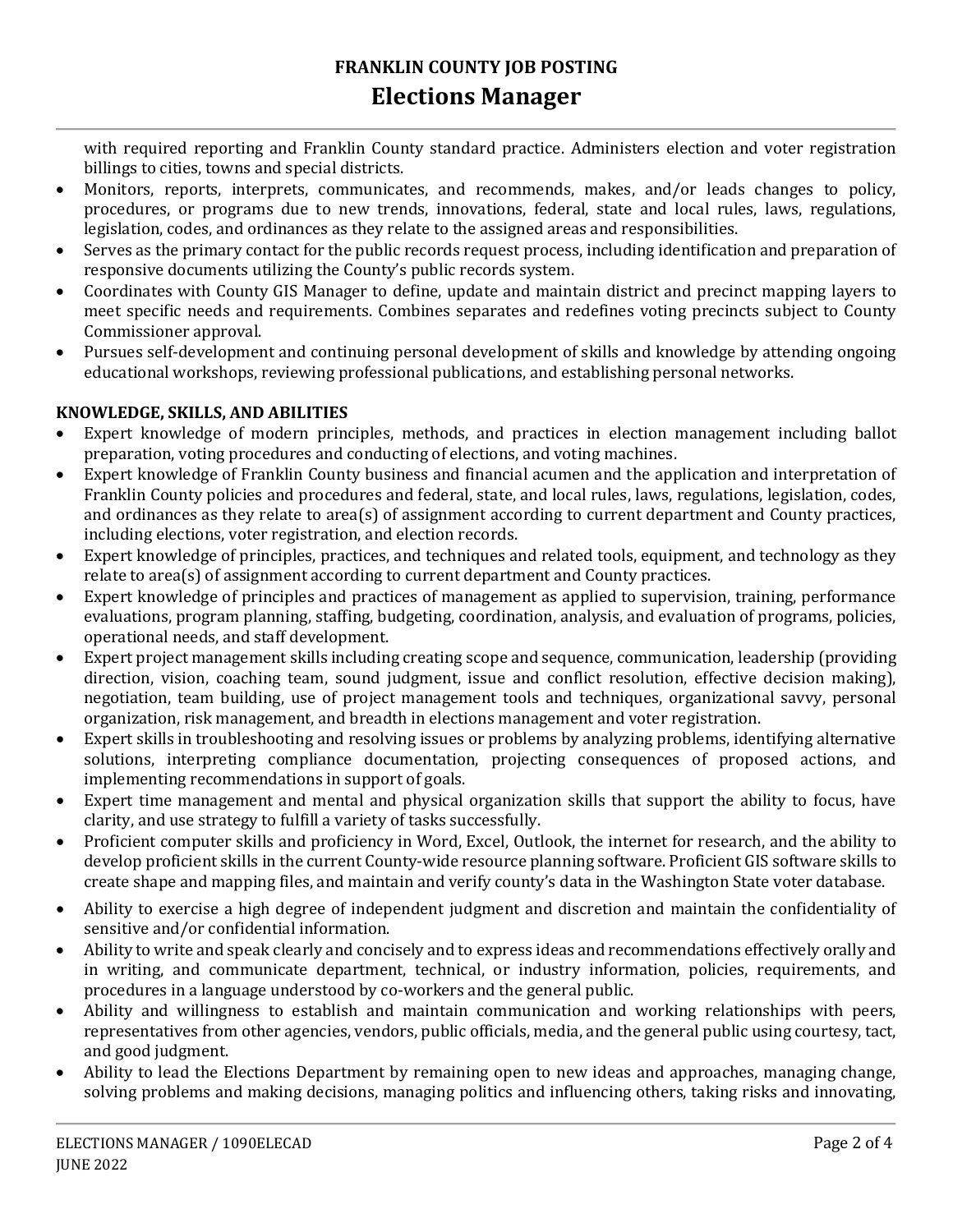# **FRANKLIN COUNTY JOB POSTING Elections Manager**

setting vision and strategy, managing the work, demonstrating a commitment to staff development, communicating information and expectations often and openly, enhancing business skills and knowledge, understanding and navigating the organization, and creating a feeling of succeeding and failing together.

- Ability to effectively present information, findings, proposals, training, or other information to a variety of audiences by articulating clearly, engaging the audience, assessing the needs of the audience, and using appropriate materials to help the audience understand the message.
- Ability to work independently, identify and take advantage of opportunities, organize and prioritize several ongoing and frequently changing assignments to meet deadlines, and communicate changes and progress to staff, remaining calm during emergency situations.

## **WORK ENVIRONMENT**

The work environment characteristics described here are representative of those an employee encounters while performing the essential functions of this job. Reasonable accommodations may be made to enable individuals with disabilities to perform the essential functions.

- Work may be performed in the following environmental conditions:
	- frequently: in an office environment, in outdoor weather conditions, and near dirt, dust, and shavings, and
	- o occasionally: near moving mechanical parts.
- The noise level in the general work environment is usually moderate like a standard business office.

#### **SPECIAL CONSIDERATIONS**

- Required to work nights, weekends, or holidays as needed in order to meet deadlines, especially during election season.
- Required to travel regularly within the local community during elections to ballot boxes located throughout Franklin County and occasionally required to travel to attend citizenship ceremonies, training, and conferences.

#### **PHYSICAL DEMANDS**

The physical demands described here are representative of those that must be met by an employee to successfully perform the essential functions of this job. Reasonable accommodations may be made to enable individuals with disabilities to perform the essential functions.

The person in this position must be able to

- spend the following amount of time in an activity:
	- constantly: talk or hear, use hands and/or fingers to handle, feel, or operate equipment or tools, and reach with hands and arms, and
	- frequently: stand, walk, or sit for extended periods, climb, pull, push or balance, and stoop, kneel, crouch, or crawl, and
	- occasionally work in cramped or confined space.
	- carry or transport up to 25 pounds occasionally.
- have the following vision abilities: close vision (less than 1 inch to 20 inches or more).

## **QUALIFICATIONS**

# REQUIRED EDUCATION AND EXPERIENCE

- Bachelor's degree with major coursework related to Public or Business Administration or Political Science.
- Five years of supervisory or managerial experience.